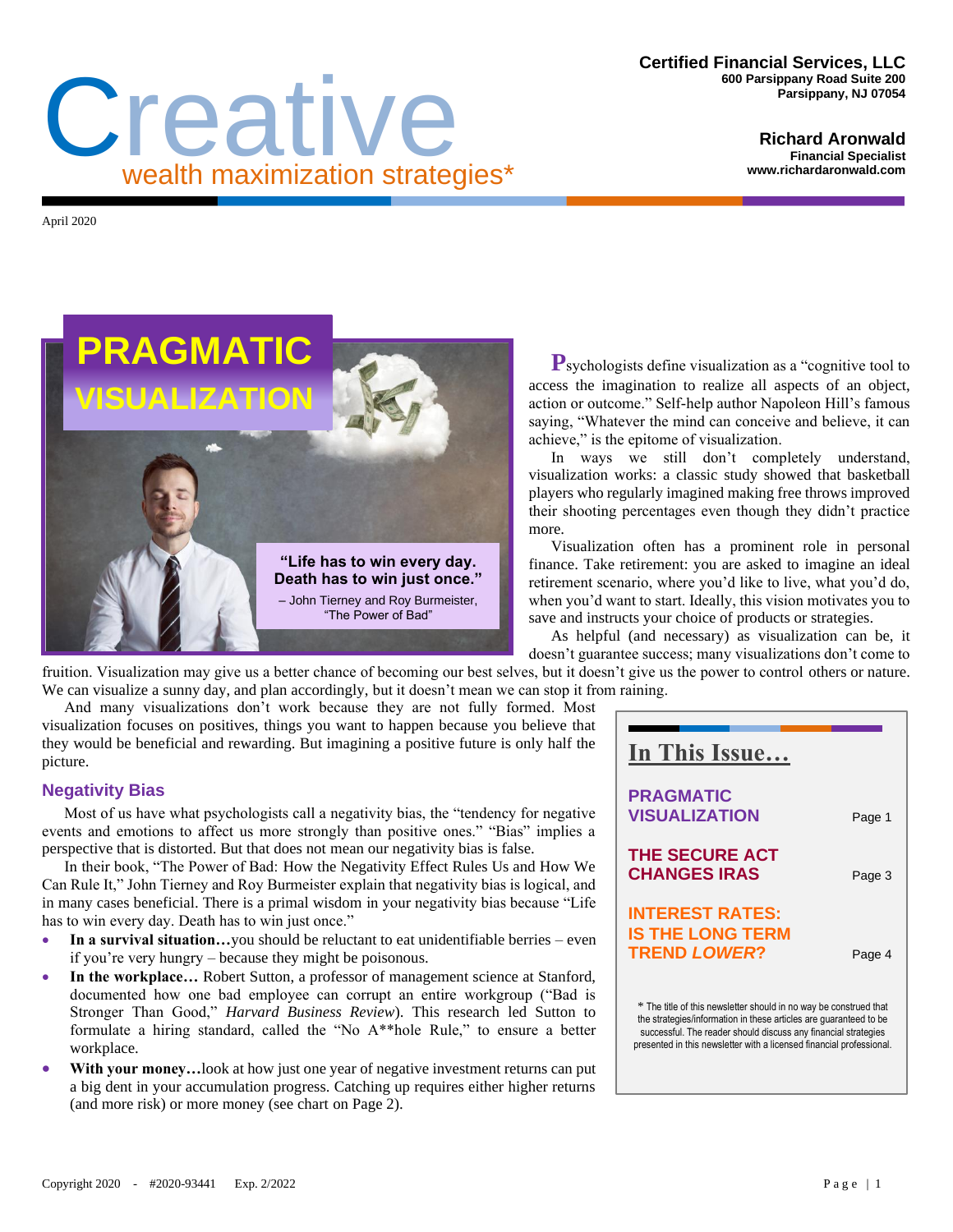| <b>ANNUAL</b><br><b>DEPOSIT</b> | <b>ANNUAL</b><br><b>RETURN</b> | <b>YR-END</b><br><b>BALANCE</b> | ΥR | <b>ANNUAL</b><br><b>DEPOSIT</b> | <b>ANNUAL</b><br><b>RETURN</b> | <b>YR-END</b><br><b>BALANCE</b> |
|---------------------------------|--------------------------------|---------------------------------|----|---------------------------------|--------------------------------|---------------------------------|
|                                 |                                |                                 |    |                                 |                                |                                 |
| \$1.000                         | 4%                             | \$2,122                         | 2  | \$1,000                         | 4%                             | \$2,122                         |
| \$1.000                         | 4%                             | \$3.246                         | 3  | \$1,000                         | 4%                             | \$3.246                         |
| \$1,000                         | 4%                             | \$4,416                         | 4  | \$1,000                         | 4%                             | \$4,416                         |
| \$1,000                         | $-8%$                          | \$4.983                         | 5  | \$1,000                         | 4%                             | \$5,633                         |
| \$1,000                         | 7%                             | \$6,402                         | 6  | \$1,000                         | 4%                             | \$6,898                         |
| \$1,000                         | 7%                             | \$7,920                         |    | \$1,000                         | 4%                             | \$8,214                         |
| \$1,000                         | 7%                             | \$9,544                         | 8  | \$1,000                         | 4%                             | \$9,583                         |

# **Harnessing Negativity Bias**

While our negativity bias might protect us in desperate times, there is a tendency for it to carry into non-threatening situations, often to our detriment. It takes a lot of effort to keep negativity from dominating.

Relationship researcher John Gottman has determined that healthy relationships exhibit a "magic ratio" of 5 to 1. There must be five positive feelings or interactions for every negative one to keep a relationship stable and satisfying.

In response to this "power of bad" (in relationships and other areas), some people choose to dismiss it. "Just accentuate the positive," they say. "Stay focused on your goals. The negative will only drag you down."

But downplaying or ignoring the negative doesn't work. According to Tierney and Burmeister, "You'd fare better by using your rational brain to override your irrational impulses, but to do that you need first to understand just how powerful bad can be."

## **Protection-First Visualization**

Think about how these insights might apply to personal finance. A plan that only considers the positive, while a well-

intentioned starting point, is susceptible to disruption and failure if a negative circumstance arises – a job loss, an illness, a divorce, a market downturn. Any one of those negative events could by themselves undo a slew of positive financial actions.

"A lot of us decide to make changes but we don't have strategies in place for when it gets hard," says Sarah Newcomb, a behavioral economist for Morningstar, in a January 2020 *Wall Street Journal* article. Better visualizations seriously consider the negative, because as Sutton, the management scientist, puts it:

### **"The first order of business should be to eliminate the negative, not accentuate the positive."**

Practically, this means taking a "Protection-First" approach to personal finance. For example:

- Tierney and Burmeister's phrase, "Life has to win every day, Death has to win just once" is a concise argument for insurance.
- For savings, conservative guarantees trump uncertain opportunities.

• The "magic ratio" of positives to negatives for relationships applies to investment gains and losses; it might not be 5:1, but you need a lot more gains than losses to keep on track.

A Protection-First approach is not cynical or pessimistic, it is pragmatic. The biggest challenge in personal finance isn't making the numbers work. It's managing your emotions and your responses to challenges. Psychologically, Protection-First gives you the best chance to realize your financial dreams.

# **An Athletic Analogy**

Here's a three-step visualization method often used by athletes that not only helps them visualize high performance, but high performance under pressure.

**Step 1: Visualize success.** A positive vision for the future is still the starting point. Without coaching, some athletes never take this first step; on their own, they can't articulate what they want, or how to make it happen.

**Step 2. Visualize adversity.** In any competition, athletes will be challenged by opponents, playing conditions, their own weaknesses. But many athletes are surprised when they encounter

> adversity; they envisioned making a free throw but didn't anticipate shooting it while trying to catch their breath in front of a screaming crowd.

> **Step 3. Visualize overcoming adversity.** Contests are a series of actions and reactions; well-coached athletes know ways to counter adversity. Some measures may be strategic; a quarterback calls for a screen pass to negate a pass rush, a pitcher throws an off-speed pitch to a hitter expecting a fastball.

> But athletes can't always determine what type of adversity they will face. Beyond specific strategies, they must develop habits and attitudes that help



**"The biggest challenge in personal finance isn't making the numbers work. It's managing your emotions and your responses to challenges."**

> them regroup, reassess, and put them in the best position to respond.

> It should be easy to see how these same steps could improve your approach to your money.

# **The Best Way to Visualize Personal Finance**

Let's make one more explicit connection between athletic visualization and personal finance: A lot of "planning" in personal finance – including media commentary and discussions with financial professionals – doesn't get beyond Step 1. You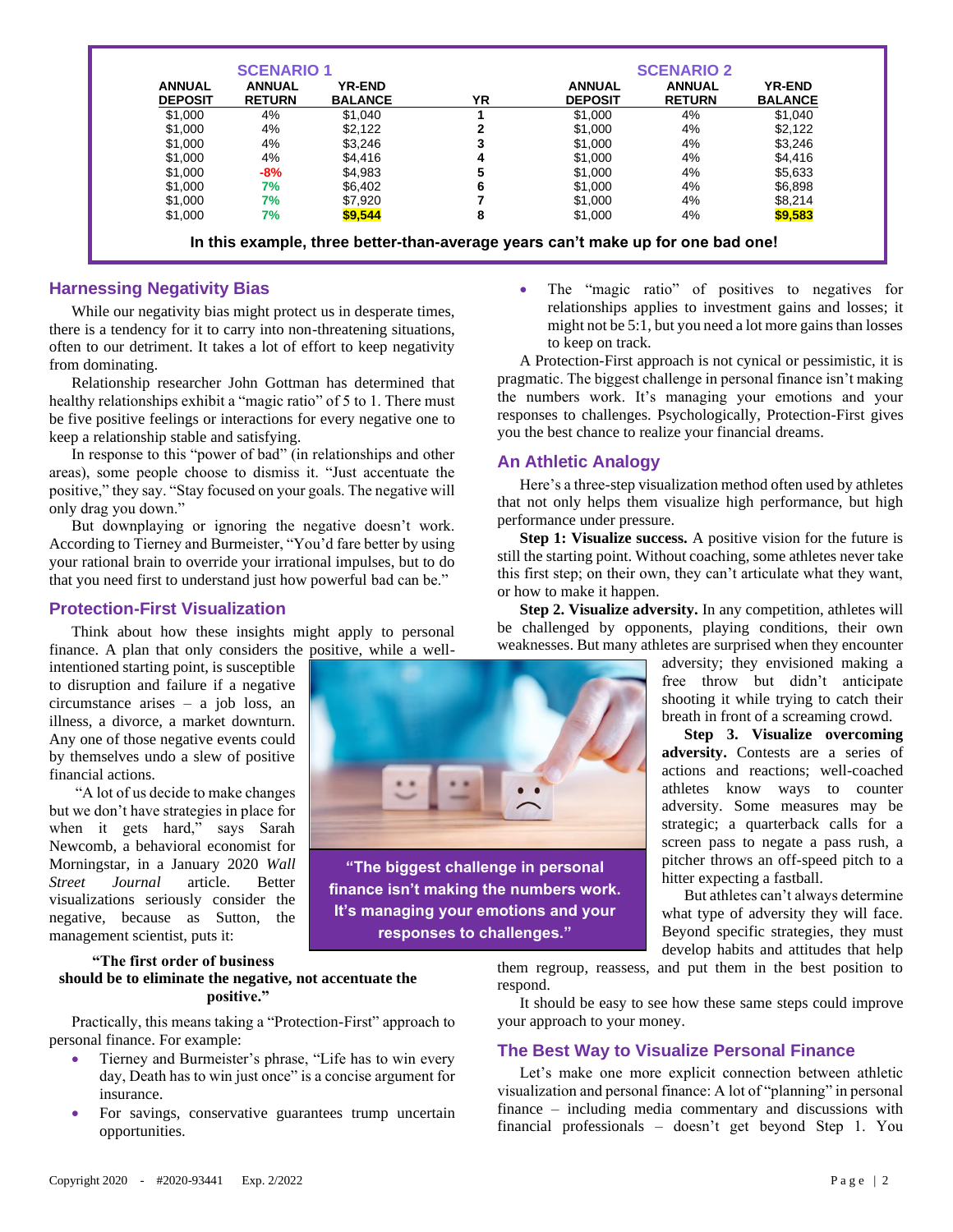may be given opportunities to visualize financial success, and hopefully shown some ways those visions could become reality. But if these visualizations don't include Steps 2 and 3, you are seriously underestimating the power of bad, and opening the door to disappointment.

Think that sounds like negativity bias coming through? Well, maybe it is. A Protection-First approach to personal finance recognizes that as much as we might prefer it to be otherwise, bad can be stronger than good – unless we acknowledge its existence and plan to deal with it.

Positive visualizations can motivate you. But the best visualizations prioritize managing or eliminating the negatives instead of simply accentuating the positives.

That's Protection-First. It works. ❖

**In your personal finances…**

- − **Visualize success.**
- − **Visualize adversity.**
- − **Visualize overcoming adversity.**





l,

**I**n December 2019, Congress passed the SECURE Act (*Setting Every Community Up for Retirement Enhancement*). This legislation, which became effective January 1, 2020, included some significant changes for Individual Retirement Accounts  $(IRAs). It...$ 

- **Removed the age cap on IRA contributions.** Before SECURE, you could not make contributions to a traditional IRA after the year in which you reached age 70½. Going forward, there is no age restriction for IRA contributions.
- **Increased the age for Required Mandatory Distributions (RMDs) to 72.** Previously, RMDs began in the year an IRA account owner reached age 70½. (*Important footnote:* IRA owners who turned 70½ in 2019 will still need to take a required minimum distribution for 2019 no later than April 1, 2020. Failure to do so incurs a penalty.)
- **Eliminated the Stretch IRA option for non-spousal inherited IRAS.** Under the Stretch provision, non-spousal

beneficiaries of IRAs (like children or grandchildren) could take annual distributions based on their life expectancy. With some exceptions, the new SECURE act requires all inherited IRAs to be liquidated within 10 years. The 10-year rule does not apply to spousal beneficiaries; they are only required to take the RMD. Also excluded from the 10-year rule: Disabled beneficiaries, minor children, those who are chronically ill or less than 10 years younger than the account owner.

## **Why the Stretch IRA Is No More**

For existing IRA owners with significant accumulations, the elimination of the Stretch IRA option is significant.

The Stretch IRA was an easy-to-execute inheritance plan. The owner of the IRA simply designated a non-spouse as beneficiary; whatever was left in the account at the owner's death was transferred directly to the beneficiary. The beneficiary, as new owner of the IRA, could

a. make lump-sum distributions, in any amounts, with the requirement of full liquidation in 5 years, or

b. make annual RMDs based on the beneficiary's age.

These options had been in place for more than three decades and were based in part on longstanding principles of pension law. Using the Stretch provision, RMD distributions could conceivably continue for the beneficiary's lifetime, meaning that taxes deferred by original IRA owners might not be paid until decades after their deaths.

Legislators justified the change in distribution rules by saying that the tax deferrals for IRAs were intended mainly for the benefit of owners and their spouses, not younger heirs.

According to Steve Gibbs, a Tennessee estate planner, "The gist of the change brought about by the SECURE act is that beneficiaries will now have to pay the income taxes due for distributions over a shorter period – often at a higher rate and without the benefit of additional growth earned during a longer period of deferral."

## **Other Transfer Methods for Unspent IRAs**

The tax-deferral offered by IRAs makes sense if the taxes due at distribution are less than the deduction received on the deposit. To that end, many financial professionals have recommended postponing distributions as long as possible, or at least until owners were sure to be in a lower tax bracket. The Stretch was the ultimate expression of this approach, deferring the tax to future generations.

Anticipating the elimination of the Stretch, financial professionals have been formulating other options to maximize the transfer value of existing IRA accounts to non-spousal beneficiaries. Here are three approaches endorsed by multiple sources. Each strategy presumes the IRA is not currently needed to provide retirement income and seeks to minimize the tax costs of transferring it to heirs.

1. **Start RMD distributions now,** even if you haven't reached mandatory RMD age. The IRA owner pays the tax, then systematically deposits the remainder in nonqualified accounts. Smaller annual distributions over a longer time may result in a lower effective tax cost for the IRA owner, and some non-qualified investments may provide favorable tax treatment for beneficiaries when they inherit the accounts.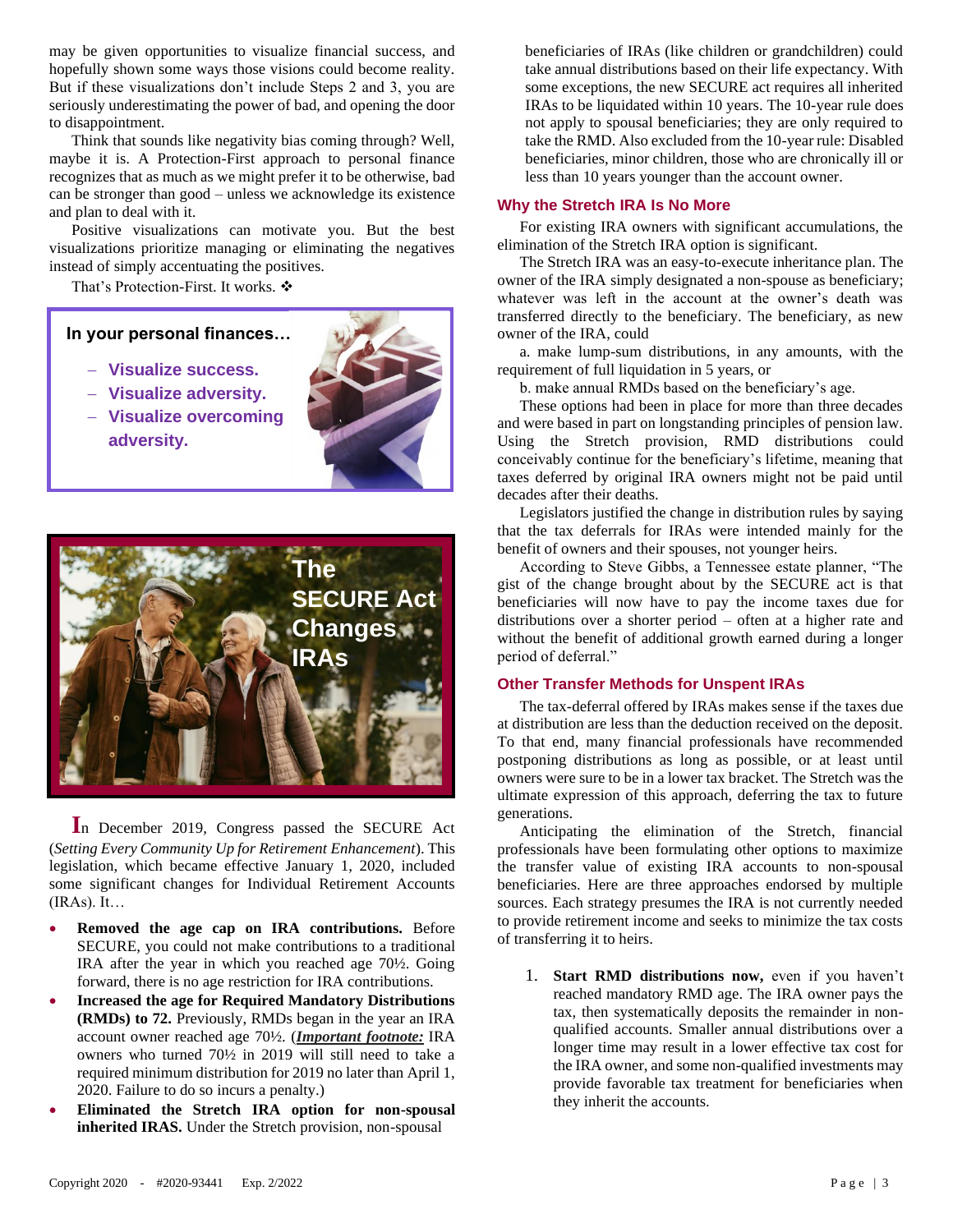- 2. **Convert the IRA to a Roth IRA** during the original account owner's life. A conversion requires the owner to pay tax on the entire IRA accumulation, either out-ofpocket or by reducing the amount transferred to a Roth IRA. But once in a Roth IRA, the owner does not have to make RMDs or pay tax on distributions. And when beneficiary inherits the account, they won't owe any taxes either.
- 3. **Use IRA distributions to purchase Whole Life insurance.** After paying the tax, the remainder of annual RMDs can pay premiums on a whole life insurance policy, with an insurance benefit equal to the IRA balance, and the non-spouse as beneficiary. At the account owner's death, the beneficiary receives the life insurance benefits tax-free.

Annual distributions by the owner can minimize the current tax costs, while providing a guaranteed, tax-free life insurance benefit to heirs, likely in an amount greater than what would be left in the IRA.

In a January 10, 2020, *ThinkAdvisor* article, Gibbs makes an interesting observation:

**"Both whole life premiums and RMDs are based, in part, on life expectancy. Thus, a death benefit approximating the value of the IRA is often obtainable for annual premiums completely covered by the RMD – depending on factors like your age and health status."** 

Some caveats: All of these options assume the owners don't need distributions from their IRAs for current retirement needs, and that they want to leave the undistributed IRA balances to nonspouse heirs. Using life insurance also requires the IRA owner to be insurable – no small matter if the owner is over 70.  $\clubsuit$ 

The old adage says, **"You can't take it with you."**

There's a corollary: "**but you want to leave as much as you can to those of your choosing**."



The Stretch IRA was a simple way to accomplish this objective; the tax issues were transferred to a beneficiary, under generally favorable terms. The elimination of this option makes the transfer process for IRAs a little more challenging, but you have options. Especially if you **plan ahead**.



**Y**ou probably know interest rates for savings accounts are really low. Like tiny-almost-nothing low. In November 2019, bankrate.com reported the national average annual percentage yield (APY) for savings accounts was .01 percent, and concluded, "It's a rough time to be saving money." No kidding.

But eventually rates will go back up, right? The experts have divergent opinions.

#### **Regression to the Mean**

Regression to the mean is a term from statistics for the tendency of rates to move toward their historical long-term averages. When rates are abnormally high, the most likely change is for them to decrease – to regress toward the mean. With unusually low rates, the next move should be up.

But rates have been low for more than a decade. Many economists who expected an "upward regression" in interest rates think it should have happened by now.

This persistence of low interest rates has prompted some to think we might be in a period of "secular stagnation."

#### **Secular Stagnation**

Economists often characterize market-driven economies as cyclical, predictably fluctuating from growth to contraction, and back again. But occasionally the fluctuation stops, and the economy gets stuck in one phase. Economists use the term "secular" to indicate its lack of movement.

Larry Summers, a Harvard professor and former economic advisor for several presidents, sees the current economy in a state of "secular stagnation," in which "growth has a tendency to be sluggish and inflation has a tendency to decline." Commenting in a November 2019 interview on NPR, Summers said this is "not a temporary cyclical situation. It's a secular, or longer term, situation unless policy intervenes very strongly." If governments and central bankers don't change their monetary policies, Summers believes this stagnation will persist.



When considering regression to the mean or secular stagnation, a key factor is time. How many years are considered to calculate the average in a regression to the mean? How long does it take for a cyclical condition to become secular?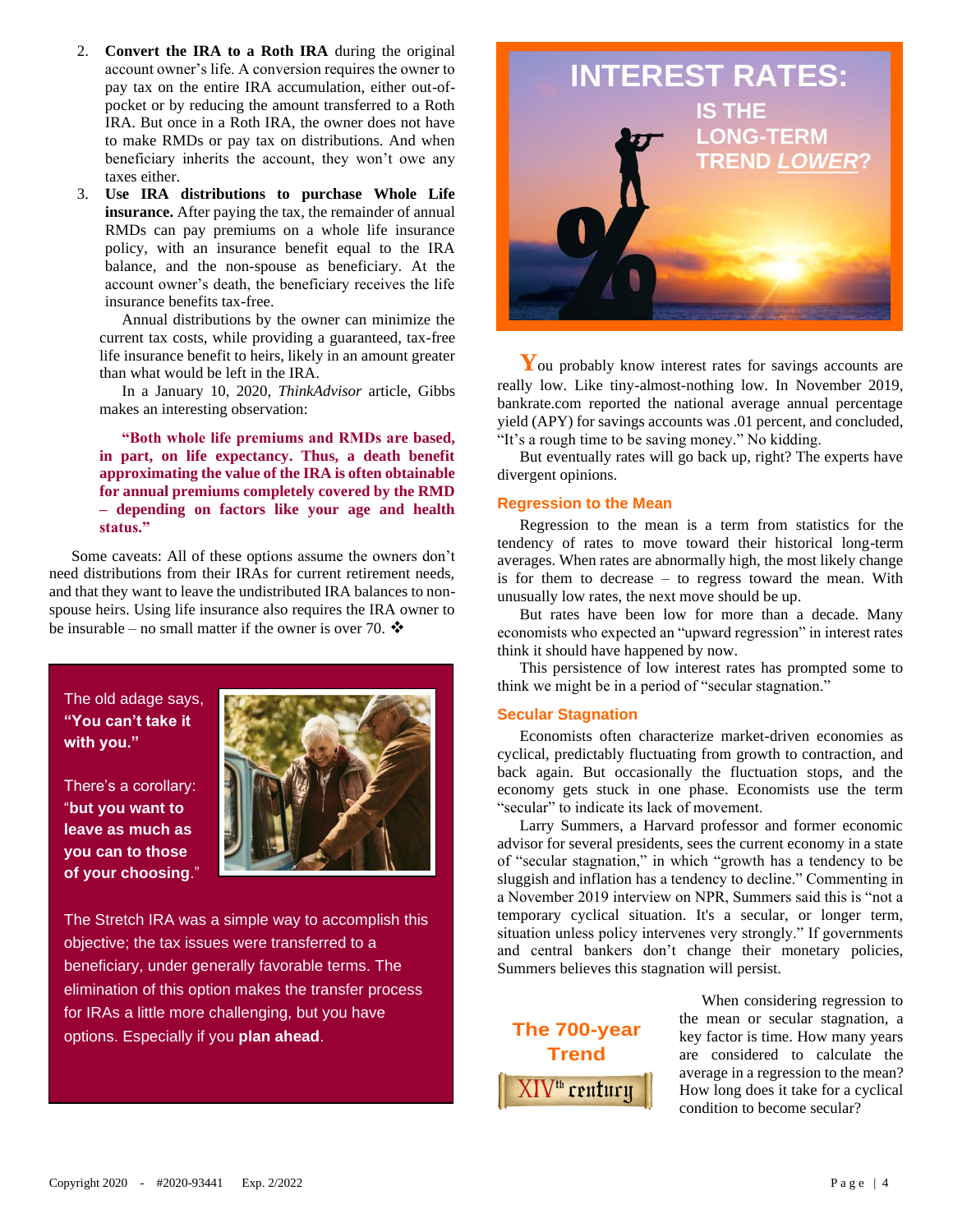

Much of the research on economic cycles and interest rates is based on data from the past century. But a new study says the periods used to argue for regression to the mean or secular stagnation are too short.

Paul Schmelzing, a Yale research associate, studied "real" interest rates (that is, corrected for inflation) back to the early 14th century, when capitalism and free markets began to emerge. In a paper published by the Bank of England in January 2020, Schmelzing reported that real rates have declined steadily for seven centuries, and that the trend is still downward.

Schmelzing's data begins in 1311 with banking transactions in the Venetian city-states, moves to Spain's financial dominance in the 1500s, progresses through the ascendance of the Dutch and English financiers in the  $17<sup>th</sup>$  and  $18<sup>th</sup>$  centuries, and concludes with the United States and the present global economy. During that time, real interest rates have fallen from an average of around 10% in the 15th century to just 0.4% in 2018. (See chart.)

From this perspective, today's low interest rates are not an outlier destined to rebound to a higher "normal." And as for secular stagnation, Schmelzing says economists need to face the likelihood that "such imbalances may have been a continuous condition for five centuries."

## **Lower Rates Are Logical, but Inflation Skews Perceptions**

Schmelzing argues that "both the real rate, and the inflation rate have become less volatile over time." Interest rates are a reflection of risk; higher interest rates are needed to cover greater risk of loss. Conversely, lower rates, both for loans and bank deposits, suggest there is less risk in the financial system. In the context of 700 years, financial transactions of all types are less risky today. Consequently, the cost of borrowing, and the price banks will pay to acquire money to lend, is decreasing.

Schmelzing also notes that in every century, there have been "safe investments," ones that provided a high degree of security and guaranteed returns, and individuals have always wanted these types of assets, even when returns have been paltry.

If you're old enough to remember when savings accounts paid 8% (the 1980s), you should also remember that inflation was high as well; even at 8%, money in savings accounts still lost purchasing power. No one likes earning .01%, but the main objective of saving isn't to retain purchasing power or beat inflation, but to accumulate principal. When it comes to saving, interest rates and inflation are background noise. ❖

**That said, once you have a base of savings, there may be ways to improve your external rates of return by getting Velocity on your Money (VOM). Your personal economy doesn't have to be stuck in a secular stagnation.**